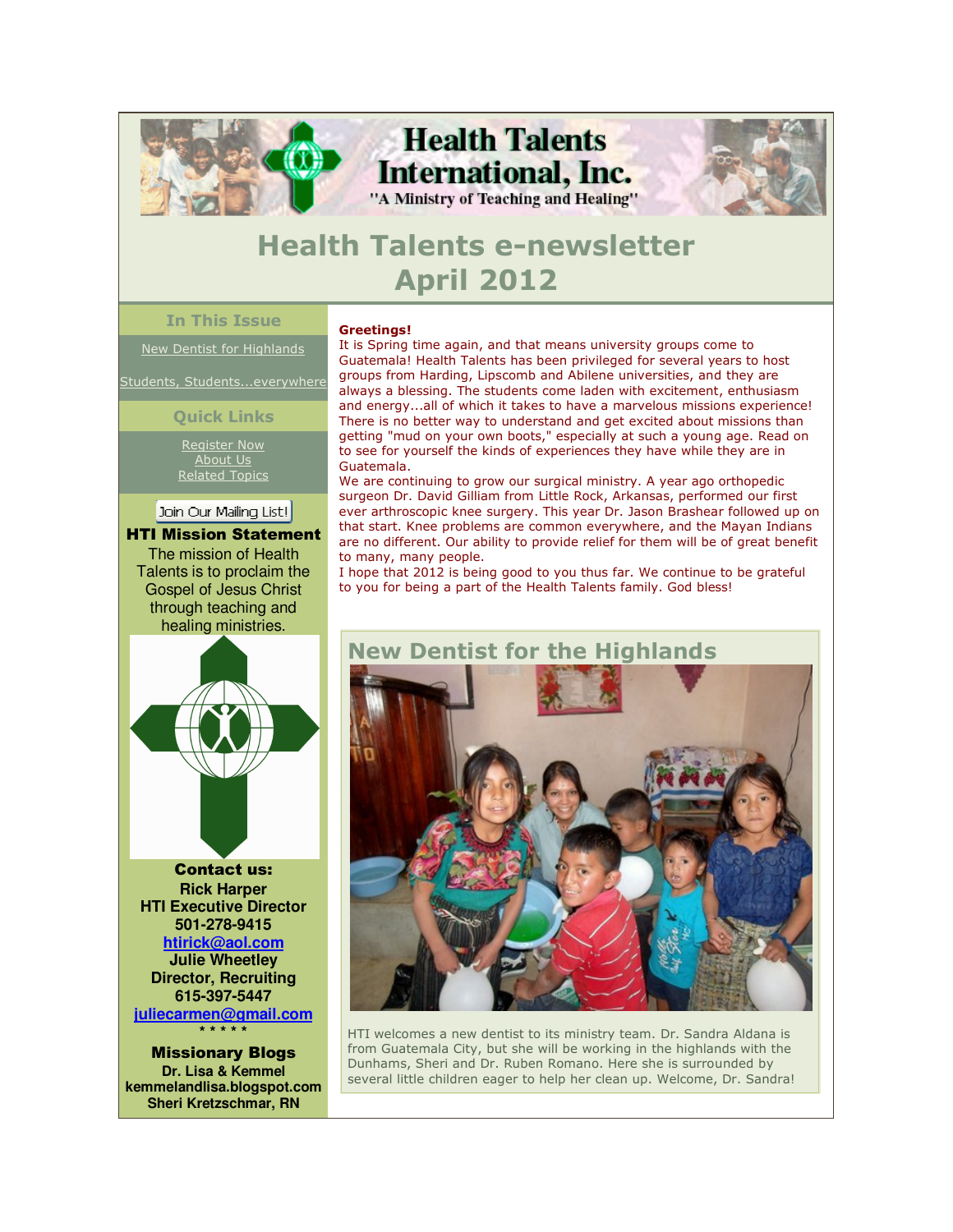**sheriinguate.blogspot.com \* \* \* \* \***

#### 2012 Trip Schedule

**May 12-19 - Eye Surgery June 2-9 - Gen/Gyn Surgery July 4-9 - Guat Mob/Med July 25-30 - El Salvador Mob/Medical August 4-11 - Gen/ENT/Plastics Surgery Sept 1-8 - Gen/Gyn Surgery Sept 29-Oct 6 - Gen/Gyn Surgery Nov 7-12 - Guate Mob/Medical Nov 11-18 - Eye Surgery**

### **Students, Students...everywhere!**

The dates for Spring Break this year were different for all three of the schools that normally send teams to Guatemala. A group in training to become physician assistants from **Harding University** was there the week of March 3-10; **Abilene Christian** from March 10-17; and **Lipscomb University** from March 17-24. Harding and Lipscomb were in the highlands with Drs. Ruben Romano and Lisa Dunham, while the ACU group went to Clinica Ezell to be a part of the eye/ortho clinic. The students experienced medical evangelism in a variety of different ways, from taking part in the surgical clinic, helping out in the dental clinic, and in the case of the PA students, gaining practice in examining patients. We appreciate the faculty at each of these schools for making these opportunities available to their students. The students bring us their great energy and excitement, and they hopefully take home a better understanding of the Biblical command to use one's talents for the Lord. Here are a few pictures from their experience that you might enjoy!



Harding PA students treating a badly infected ankle.

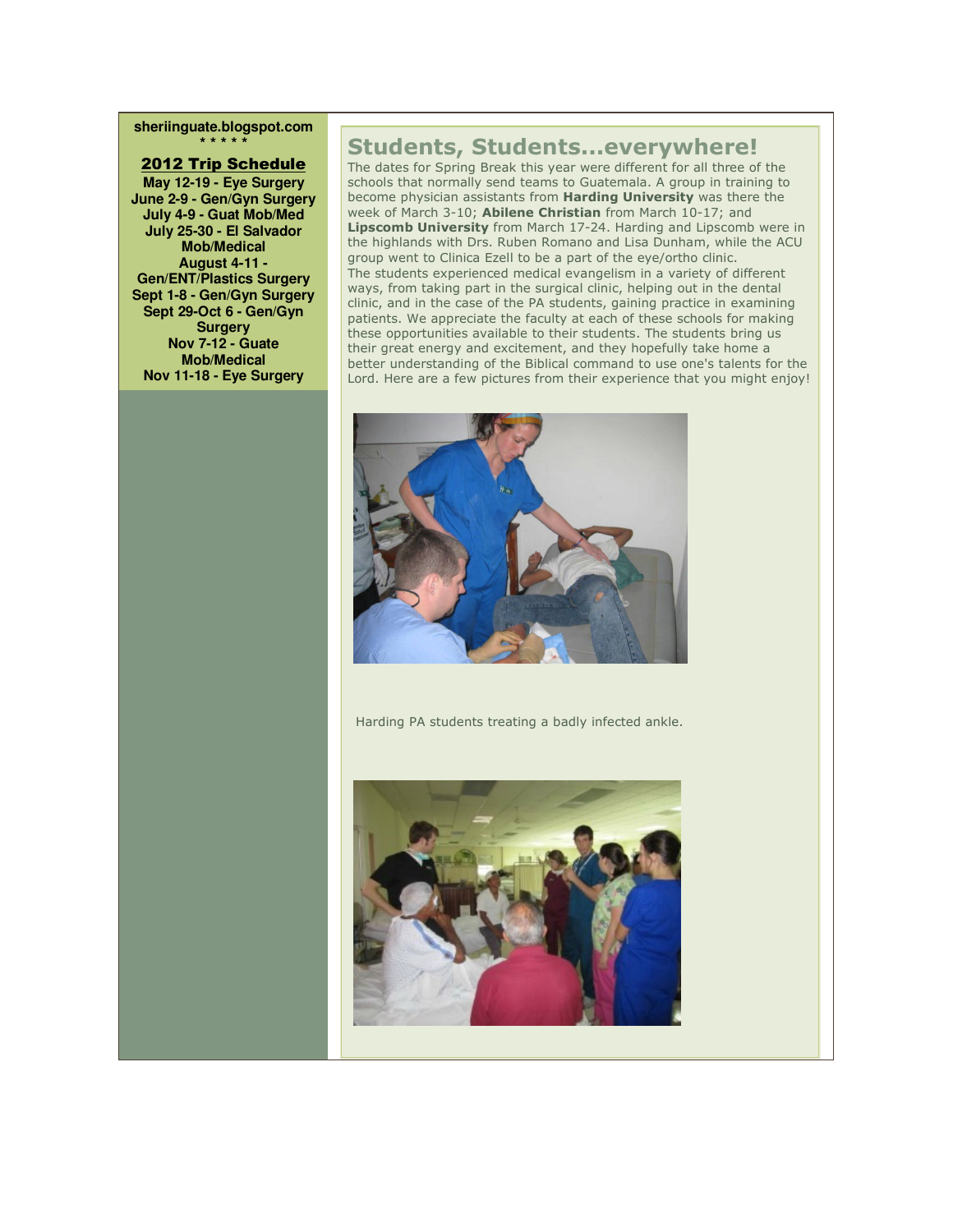Abilene students working in the eye surgery clinic.



Lipscomb students in the dental clinic.

## **Knee Surgery Options**

Just as in the U.S., athletes and aging populations often experience knee pain. Until now HTI has been unable to easily provide relief, but that has all changed! Following in Dr. David Gilliam's footsteps from last year, during the eye clinic in March at Clinica Ezell Dr. Jason Brashear of Piney Flats, Tennessee, performed four knee arthro- scopic procedures. This is now a proven addition to our surgical options. HTI's first surgical clinic was for cataract surgery back in 1993. Today we provide so much more: hernia repair, bowel resection, tumor removal, bladder repair, hysterectomies, gallbladder removal via laparoscopy, cleft palate repair, and now knee surgery. We are glad to be able to continually improve the surgical services available because were it not for Clinica Ezell, most of our patients would simply have to do without. Thank you, Drs. Gilliam and Brashear, for taking us a step further down the road of providing the care that our patients need.

### **Physical AND Spiritual**

The desire to see our patients draw closer to the Lord permeates everything we do in Guatemala. This extends even to our part-time staff. **Marta** Tobias is a nurse who lives near Clinica Ezell. She has been working in our surgical clinics for many years as the primary person to start IVs in pre-op. We have grown to love her very much, and we rejoice with the angels in heaven that she was recently baptized into Christ! She is pictured here with nurse Rosario Poncio.